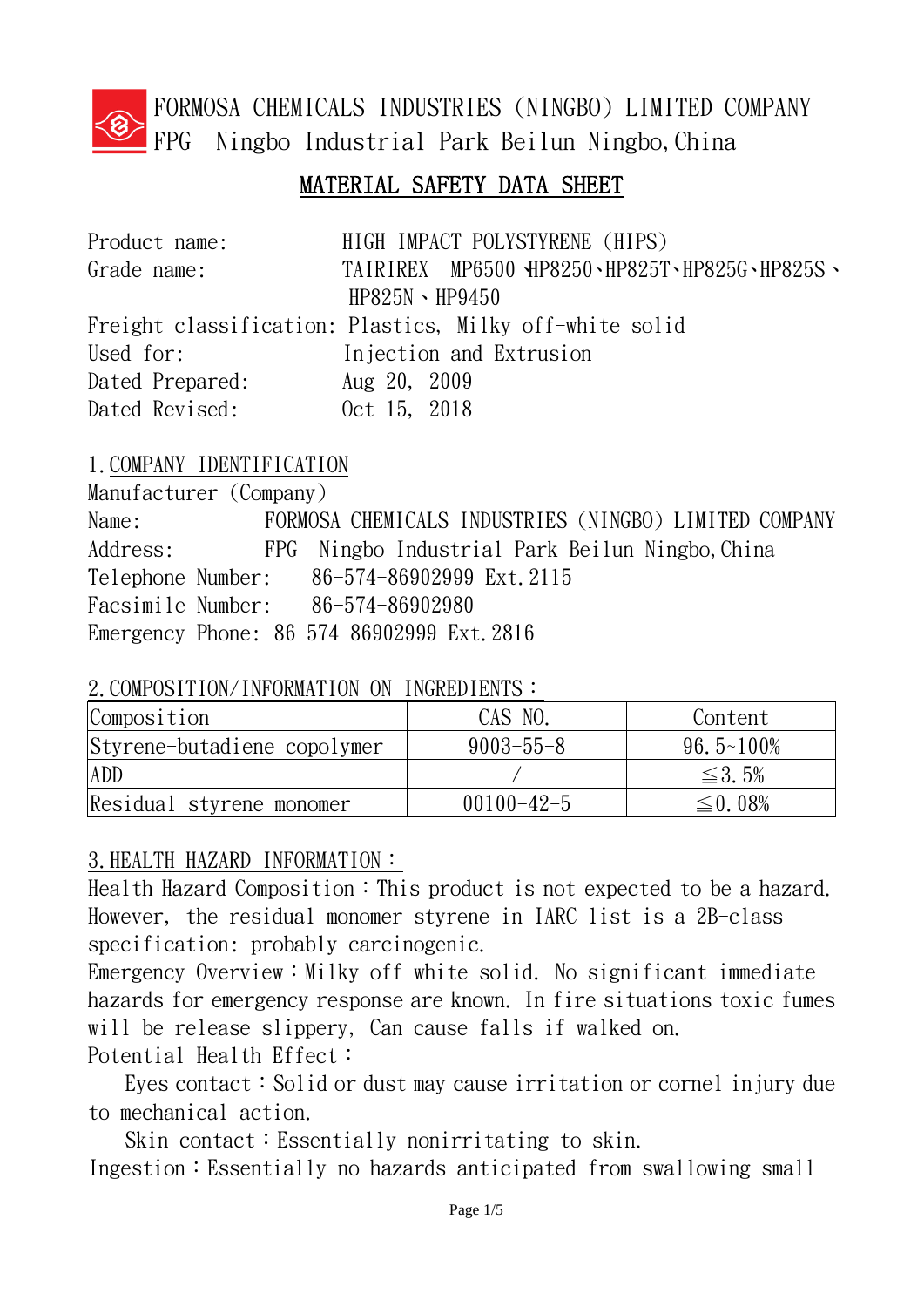FORMOSA CHEMICALS INDUSTRIES (NINGBO) LIMITED COMPANY

FPG Ningbo Industrial Park Beilun Ningbo,China amounts incidental to normal handling operations. Single dose oral toxicity is considered to be extremely low.

Inhalation: Dust may cause irritation to upper respiratory tract.

# 4.FIRST AID MEASURES:

Eyes: Flush eyes with plenty of clean water.

Skin: No adverse effects anticipated by this route of exposure incidental to proper industrial handling.

Ingestion: No adverse effects anticipated by this route of exposure incidental to proper industrial handling.

Inhalation: Remove to fresh air if effects occur. If still feel malaise consult a physician.

First-aid Personnel Equipment: Wear an approved dust respirator and chemical goggles.

Note to Physician: No specific antidote supportive care. Treatment based on judgment of the physician in response to reactions of the patient.

# 5.FIRE AND EXPLOSION HAZARD DATA:

Flammable Properties:

Flash point: none.

Auto-ignition temperatures: Not applicable.

Flammability Limits:

 $LFL:Not applicable.$ 

ULF: Not applicable.

Extinguishing Media: Dry chemical, Carbon dioxide, foam and water fog. Hazardous Combustion Products: Under fire conditions polymers decompose.

The smoke may contain polymer fragments of varying compositions in additions to unidentified toxic and/or irritating compounds. Hazardous combustion products may include and are not limited to: carbon dioxide and carbon monoxide. Hazardous combustion products may include trace amounts of styrene.

Dense smoke emitted when burned without sufficient oxygen. Mechanical handling can cause formation of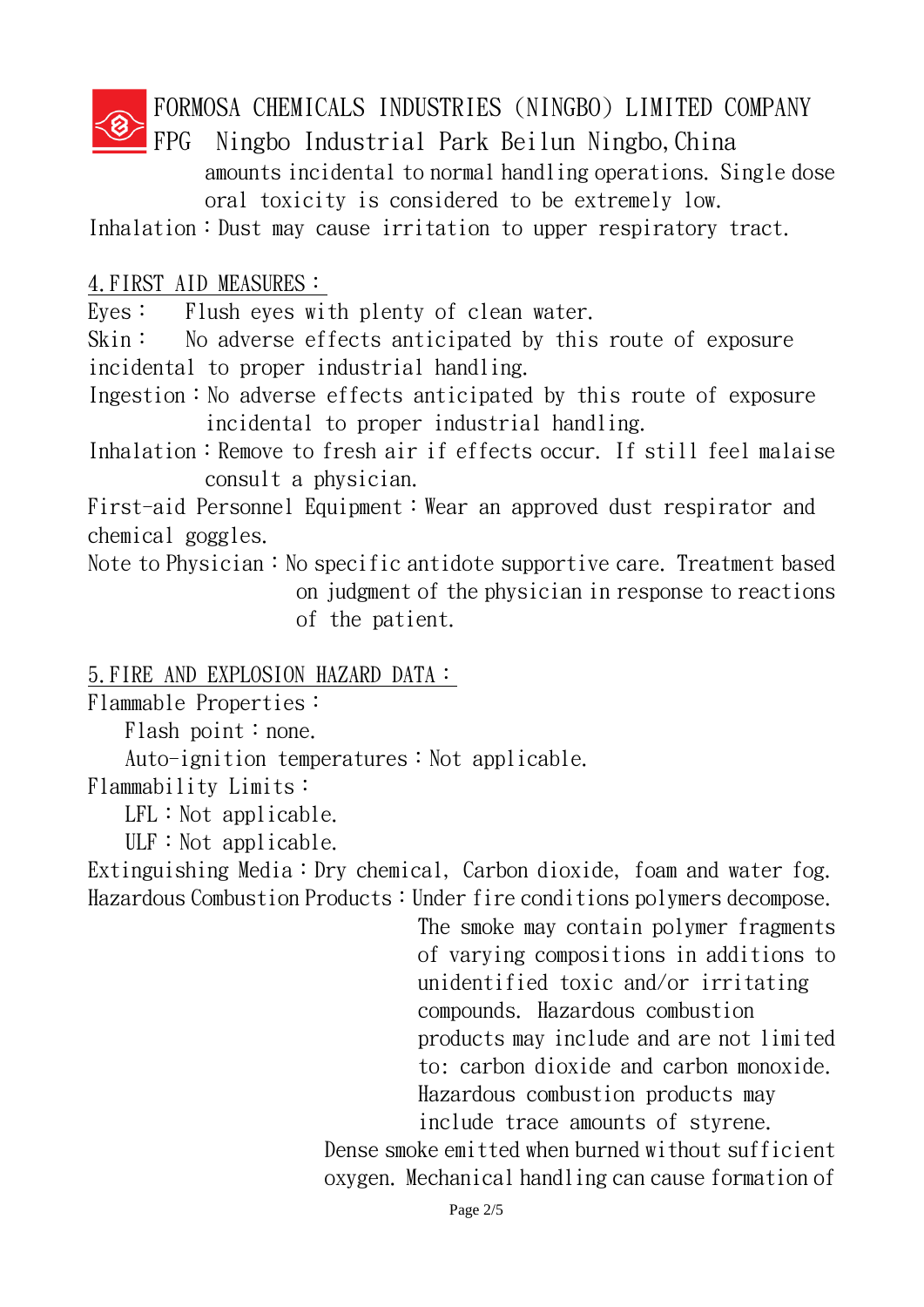FORMOSA CHEMICALS INDUSTRIES (NINGBO) LIMITED COMPANY

FPG Ningbo Industrial Park Beilun Ningbo,China

dusts. To reduce the potential for dust explosion, do not permit dust to accumulate.

Fire-fighting Equipment:Wear protective fire-fighting clothing,

includes fire-fighting helmet, coat, pants, boots and gloves. If there is not enough fresh air in such surroundings, wear positive-pressure self-contained breathing apparatus (SCBA). If protective clothing is not available or not used, fight fire from a protected location or safe distance.

6.ACCIDENTAL RELEASE MEASURES:

Protect People: Pellets may present a slipping hazard.

Protect the Environment: Keep out of irrigation ditches, sewer and water supplies. Spills should be collected to prevent contamination of waterways.

Cleanup:Sweep up and can be reuse after separate impurity.

# 7.HANDLING AND STORAGE:

Handling: Good house keeping and controlling dusts are necessary for safe handling of product. Workers should be protected from possibility of contact with molten resin during treatment.

Storage: Store in a dry place. Avoid exposure to high temperature or under flame.

8.EXPOUSURE CONTROLS/PERSONAL PROTECTION:

Engineering Controls: Good general ventilation should be sufficient for most conditions. If overhead occurs during processing, exhaust ventilation should be provided.

Exposure Guidelines: None established.

Personal Protective Equipment:

Respiratory Protection: In dust atmospheres, use an approved dust respirator.

Skin Protection: Clean body-covering clothing should be needed.

Eyes: If there is a potential for exposure to particles which could cause mechanical injure to the eyes, wear chemical goggles.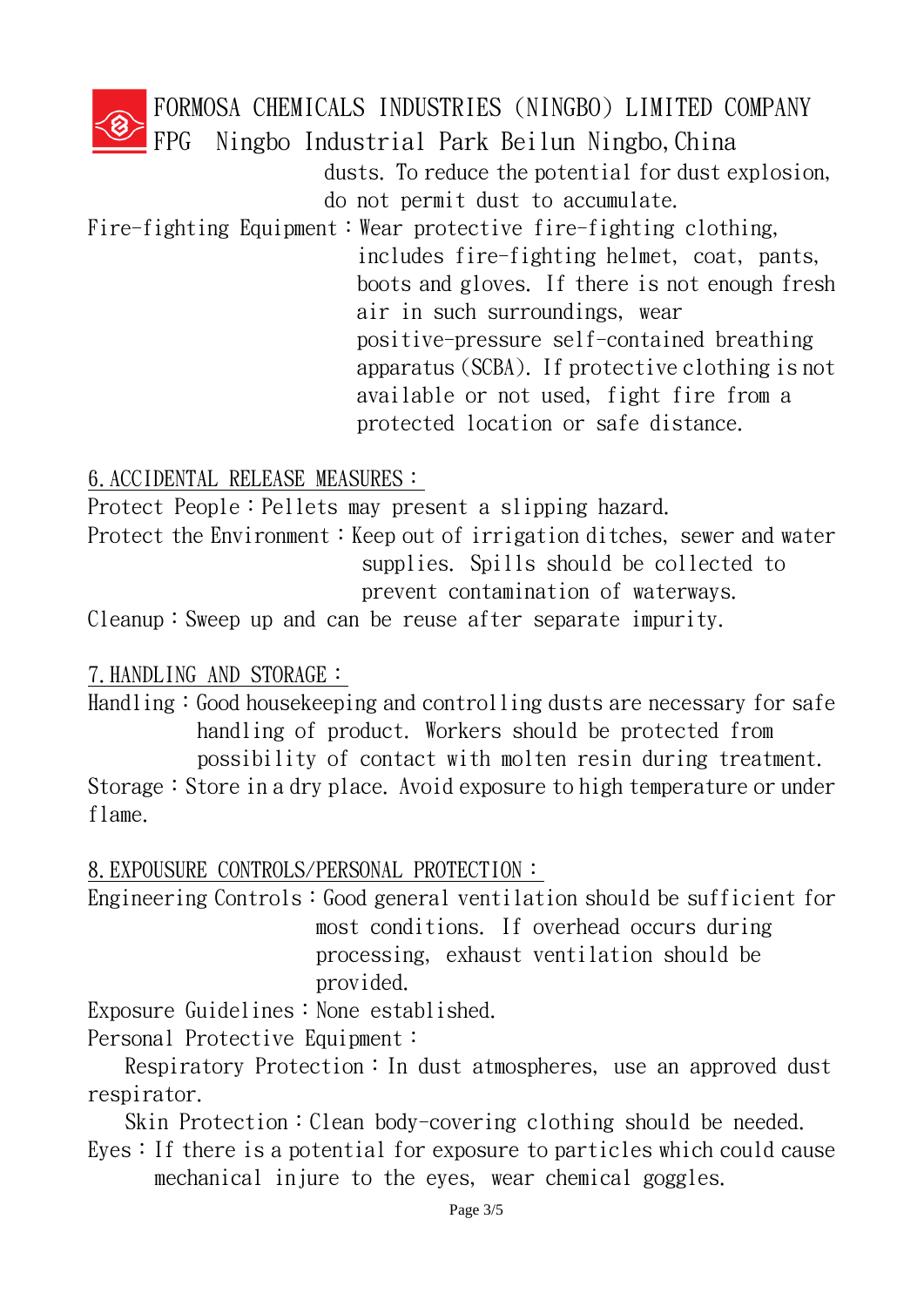FORMOSA CHEMICALS INDUSTRIES (NINGBO) LIMITED COMPANY FPG Ningbo Industrial Park Beilun Ningbo,China 9. PHYSICAL AND CHEMICAL PROPERIES: Physical State: Solid. Appearance: Pellet.  $Color: Milky$  of f-while. Odor: Odorless. Heat Deflection Temperature:80~100℃ Specific Gravity:  $1.02 - 1.08$  (water = 1) Decomposition Temperature: Over 400℃ Solubility in Water: Not soluble in water. Flash Point: Not applicable.

#### 10.STABILITY AND REACTIVITY:

Chemical Stability: Stable.

Hazardous in Special Situation: None known.

Conditions to Avoid: Avoid temperatures above  $300^{\circ}$ C, because product can decompose at elevated temperatures.

Incompatibility with Other Materials: None known.

Hazardous Decomposition Products: Processing may release fumes which may include polymer fragments and other

decomposition products. Fumes can be irritating. At temperatures exceeding melt temperatures, polymer fragments can occur.

#### 11.TOXICOLOGICAL INFORMATION:

Ingestion: Single dose oral LD50 has not been determined.

# 12. ECOLOGICAL INFORMATION:

Environmental Effect: No bio-concentration is expected. In the terrestrial environment, material is expected to remain in the soil. In the aquatic environment, material will sink and remain in the sediment. Degradation & Persistence: This water insoluble polymeric solid is expected to be inert in the environment. Surface degradation is expected with exposure to sunlight. No appreciable biodegradation is